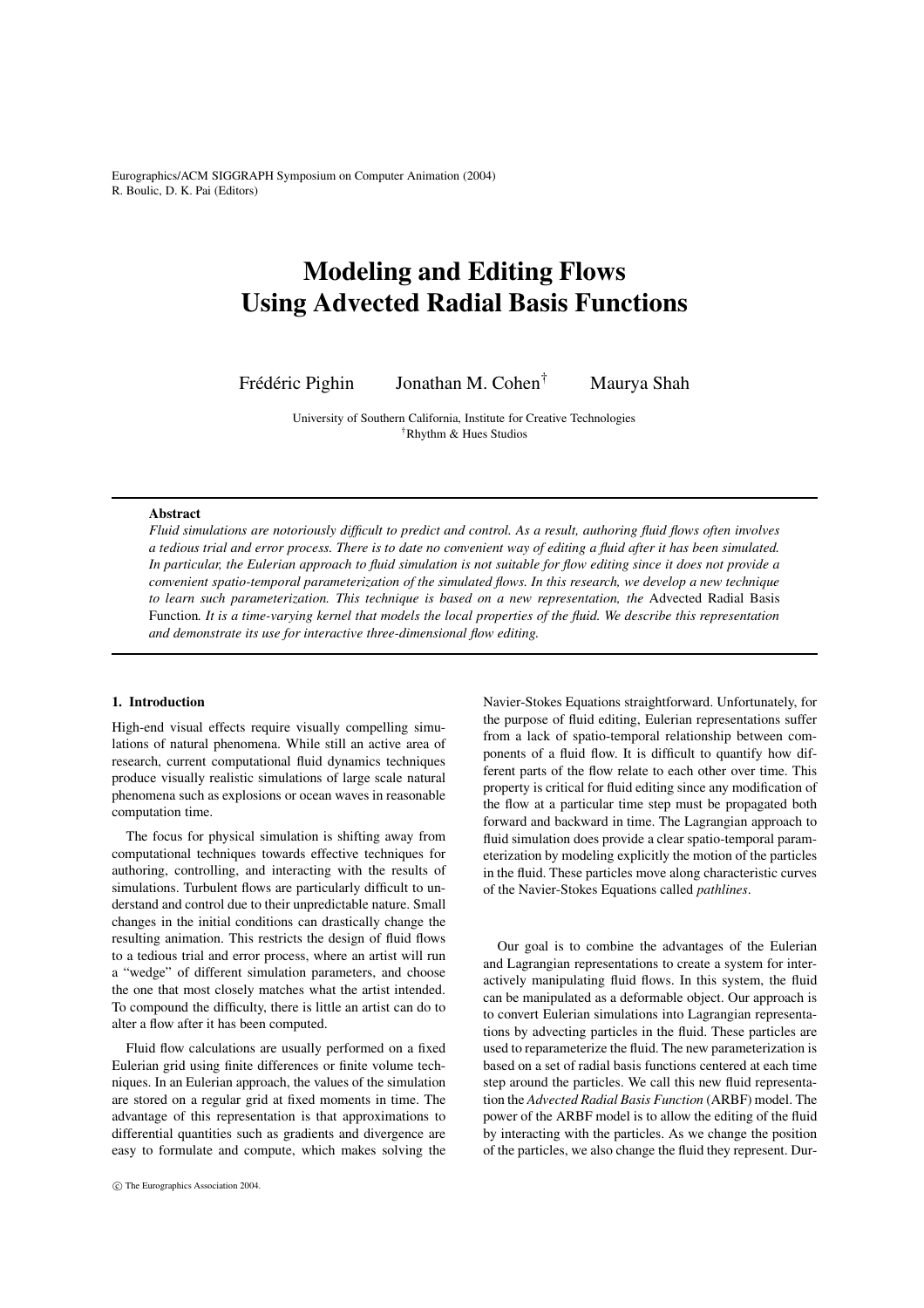ing the editing process, spatial and temporal constraints are enforced to maintain the coherency of the flow.

We limit our discussion to buoyancy-driven flows. They include explosions, rising smoke stacks, steam jets, and fires. Buoyancy-driven flows are of particular interest for the entertainment industry and often occur in physical domains that are unbounded by solid walls.

The contributions of this paper include: a formalism of the ARBF model, efficient algorithms for converting a fluid flow between an Eulerian and an ARBF representation, and an interactive method for editing fluid flows.

The rest of the paper is organized as follows. The following section presents an overview of related work. Section 3 describes how we simulate buoyancy-driven flows. Section 4 describes the ARBF representation and provides efficient algorithms for converting between the standard Eulerian and ARBF representations. Section 5 describes a system for editing the results of a fluid simulation. Finally, Section 6 presents results from our system and Section 7 concludes our paper.

# **2. Related Work**

In computer graphics, buoyancy-driven flows are often simulated using Eulerian (grid-based) methods. Previous work has focused on simulating fire [NFJ02], large-scale explosions [RNGF03], compressible and pseudo-compressible explosions [FOA03, YOH00], and hot gases [FSJ01, FM97b, SF93].

Because of their chaotic and turbulent nature, fluid simulations are difficult to control and direct. There have been a few research efforts focussing on this issue. For instance, [FM97a] describes a number of practical interaction techniques for controlling fluid flows. [Gat94] describes an interactive system where by combining several divergence-free flow fields, a user can construct fluid-like vector fields. The system of [Col02] allows interactive manipulations of a fluid simulation by applying forces or setting specific boundary conditions. More recently, [TMPS03] describes a novel system where a user can directly specify "keyframe" density distributions, and multiple shooting algorithm solves for body forces that generate these keyframes. [FL04] and [MTPS04] follow up on this research by proposing numerical techniques adapted to more complex simulations. While these techniques allows the specification of constraints before the fluid issimulated, our system allows the manipulation of the fluid after it has been simulated. As such, our method is designed to postprocess flows.

Lagrangian (gridless) techniques based on Smoothed Particle Hydrodynamics [Mon94] have also been used in computer graphics [PTB<sup>\*03</sup>, MCG03, DG96]. While promising for a number of applications, SPH techniques cannot yet match Eulerian finite-difference techniques in terms of efficiency when the simulated fluid occupies a large portion

of the simulation space. However, from a user-interface design point of view, the explicit representations between fluid particles over time is natural to comprehend and manipulate. Recent work by [IH02] and [PSE∗00], for example, provides direct manipulation techniques for controling Lagrangian simulations. Therefore, we wish to combine the computational efficiency of Eulerian simulation with a Lagrangian representation suitable for manipulation. The combination of Eulerian and Lagrangian representation has been used for quite some time in the digital effect community where Eulerian representations resulting from simulations are turned into a large sets of particles for the sake of rendering.

The Computational Fluid Dynamics community has been using streamlines (steady flows) and pathlines (unsteady flows) for visualizing flows. Flow visualization techniques can be divided into three groups of techniques: feature based [PVH∗03], dense [LHD∗04], or geometric techniques [LDPV02]. With feature based techniques, the flow is abstracted using a few features relevant to the researcher such as vortices [JMT02, vWPSP96] or shock waves [MRV96]. Dense techniques represent the flow using a texture computed from the fluid motion. For instance, Linear integral convolution [CL96] can be used to create such texture. Closer to our research, the geometric techniques use geometric objects as a basis for flow visualization. Examples include streamlines, streaklines, and pathlines [Lan94]. Of particular relevance is the work by Turk et al [TB96] related to streamline placement for effective vizualization. In our work, we are similarly interested in choosing pathlines according to some criteria. Our goal however is not to visualize flows but to learn a compact representation.

Our approach started from the realization that the SPH representation and radial basis functions are the same model used in two different fields: computational fluid dynamics and machine learning. Radial basis functions have already been used to solve complex computer graphics problems. For instance, the technique has proved very helpful in modeling implicit surfaces for applications such as shape transformation [TO99] or surface reconstruction [DTS02].

#### **3. Eulerian Fluid Simulation**

The Navier-Stokes Equations that govern incompressible buoyancy-driven fluid flows in a homogeneous medium are

$$
\frac{\partial u}{\partial t} + (u \cdot \nabla)u = v\nabla^2 u - \nabla p + \alpha (T - T_0)y
$$

$$
-\beta \rho y + \varepsilon h(N \times \omega)
$$

$$
\nabla \cdot u = 0
$$

$$
\frac{\partial T}{\partial t} + (u \cdot \nabla)T = k\nabla^2 T,
$$

where *u* is the fluid velocity field, *p* is the pressure field, ν is the kinematic viscosity,  $T$  is the temperature field,  $T_0$  is the reference ambient temperature,  $\alpha$  is a scalar controlling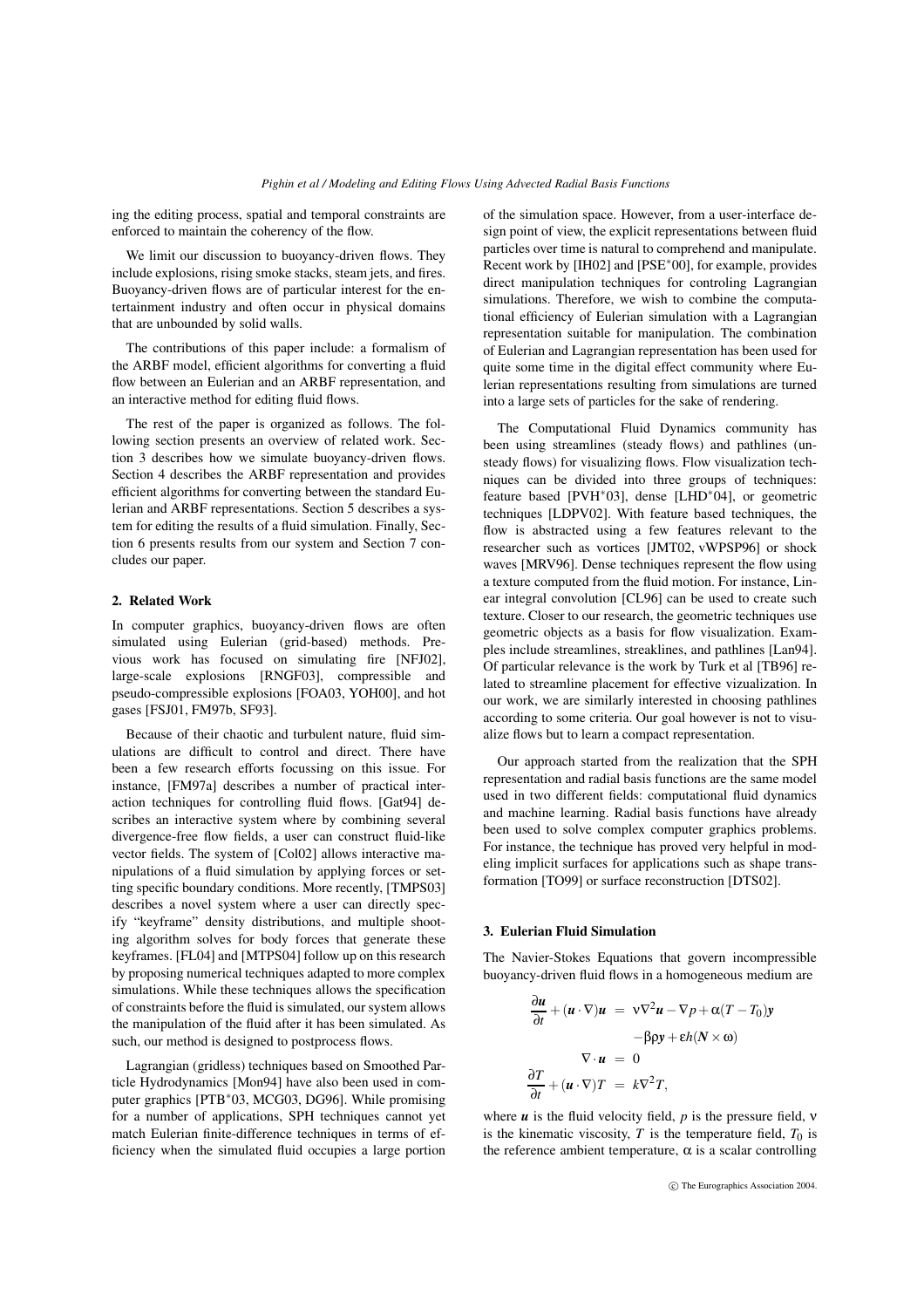the amount of thermal advection, *y* is the unit vector pointing up  $((0,1,0))$ ,  $\beta$  is a scalar influencing gravity, and *k* is the coefficient of thermal diffusion. The value ε controls the amount of small scale details added to the flow through vorticity confinement.

For rendering, we also advect a scalar density field  $\rho$ , that represents dust or particles in the fluid

$$
\frac{\partial \rho}{\partial t} + (\mathbf{u} \cdot \nabla) \rho = 0.
$$
 (1)

The set,  $\{u, T, \rho\}$ , is a complete solution to the Navier-Stokes Equations. We solve these equations on a uniform grid using the semi-lagrangian method of [Sta99].

# **4. Lagrangian Model**

In this section, we explain how we derive a Lagrangian representation from an Eulerian fluid simulation. In a nutshell, we convert the voxel based representation into a set of radial basis functions following selected pathlines in the flow. These time-varying kernels provide a functional approximation of the flow that is suitable for flow editing.

In what follows, we first present our model and then explain how it can be fitted to an Eulerian fluid simulation.

# **4.1. Radial Basis Functions Model**

Once a fluid simulation has been computed, we convert it into a Lagrangian representation as a set of pathlines. A pathline is the spatial curve traced by a massless particle passively advected by a flow over time. The *Advected Radial Basis Function* (ARBF) representation consists of *N* particles that move along pathlines of a fluid simulation. Each particle is the center of a Radial Basis Function (RBF), and induces a scalar field for temperature and density in a local area centered about the particle. The total scalar fields are computed by summing over the contribution of each particle.

Let  $c_i(t)$  be the center of the *i*<sup>th</sup> particle at time *t*. The RBF centered at this particle,  $\phi_i(t, x)$ , is defined by

$$
\phi_i(t,\mathbf{x}) = \exp(-\frac{\|\mathbf{x} - \mathbf{c}_i(t)\|^2}{\sigma_i(t)^2}),
$$

where  $\sigma_i(t)$  is the time-dependent radius of the particle. We chose a gaussian kernel for its smoothness. Its disadvantage is its computational cost; it has led researchers [DG96] to use a spline approximation. In our experience, by taking advantage of the radial symetry and limiting the support of the kernel, we can sample the RBF approximation in a cube with an edge of 50 voxels in a tenth of a second on a high performance PC. This performance is adequate for the purpose of this research.

The RBF model approximates the density and temperature fields as

$$
\hat{T}(t,\mathbf{x}) = \sum_{i=1}^{N} W_T^i(t)\phi_i(t,\mathbf{x})
$$
\n(2)

$$
\hat{\rho}(t,\mathbf{x}) = \sum_{i=1}^{N} W_{\rho}^{i}(t)\phi_{i}(t,\mathbf{x}),
$$
\n(3)

where *N* is the number of particles and  $W^i_T(t)$  and  $W^i_p(t)$  are scalar weights. Thus the ARBF model consists of a set of *N* time-dependent particles,  $\{c_i(t), \sigma_i(t), W_T^i(t), W_p^i(t)\}_{i=1, t=0}^{N, T-1}$ .

In the rest of this section, we explain how the ARBF parameters are estimated from an Eulerian flow.

# **4.2. Converting Eulerian to Lagrangian**

Given a solution set to the Navier-Stokes Equations,  $\{u, T, \rho\}$ , to fit the ARBF model to this solution in the least squares sense would require solving the following minimization problem:

$$
\begin{aligned} &\text{Argmin}_{\{\boldsymbol{c}_i(t),\sigma_i(t),W^i_T(t),W^i_{\beta}(t)\}_{i=1,t=0}^{N,L-1}}\\ &a\sum_t\left(\sum_{j,k,l}\big(\hat{T}(t,\boldsymbol{x}_{j,k,l})-T(t,\boldsymbol{x}_{j,k,l})\big)^2\right)+\\ &b\sum_t\left(\sum_{j,k,l}\big(\hat{\rho}(t,\boldsymbol{x}_{j,k,l})-\rho(t,\boldsymbol{x}_{j,k,l})\big)^2\right), \end{aligned}
$$

where  $x_{j,k,l}$  is the set of grid points in the computational domain, *L* the number of steps in the simulation, and *a* and *b* are scalar weights.

This optimization problem is highly non-linear, and the ARBF representation has an enormous number of degrees of freedom, making this minimization difficult. To further complicating matters, the optimal number of particles *N* is unknown, making this a combinatorial search problem as well. Our approach is to break this problem into smaller parts corresponding to different groups of variables. We solve sequentially for the following groups of variables:

- 1. Particle trajectories,  $\{c_i(t)\}_{i,t}$ , and number of particles, *N*.
- 2. Particle radii,  $\sigma_i(t)$ .
- 3. Weights,  $W_p^i(t)$  and  $W_T^i(t)$ .

The four images in Figure 1 illustrate the ARBF fitting algorithm. Figure 1 (a) shows a visualization of an Eulerian simulation at a point in time. Figure 1 (b) shows a visualization of the pathlines selected by our algorithm. Figure 1 (c) shows a visualization of the radii of the radial basis function at the same frame. Finally, figure 1 (d) shows a visualization of the sampled ARBF model.

The rest of this section explains our fitting algorithm in details, starting with a procedure for computing pathlines.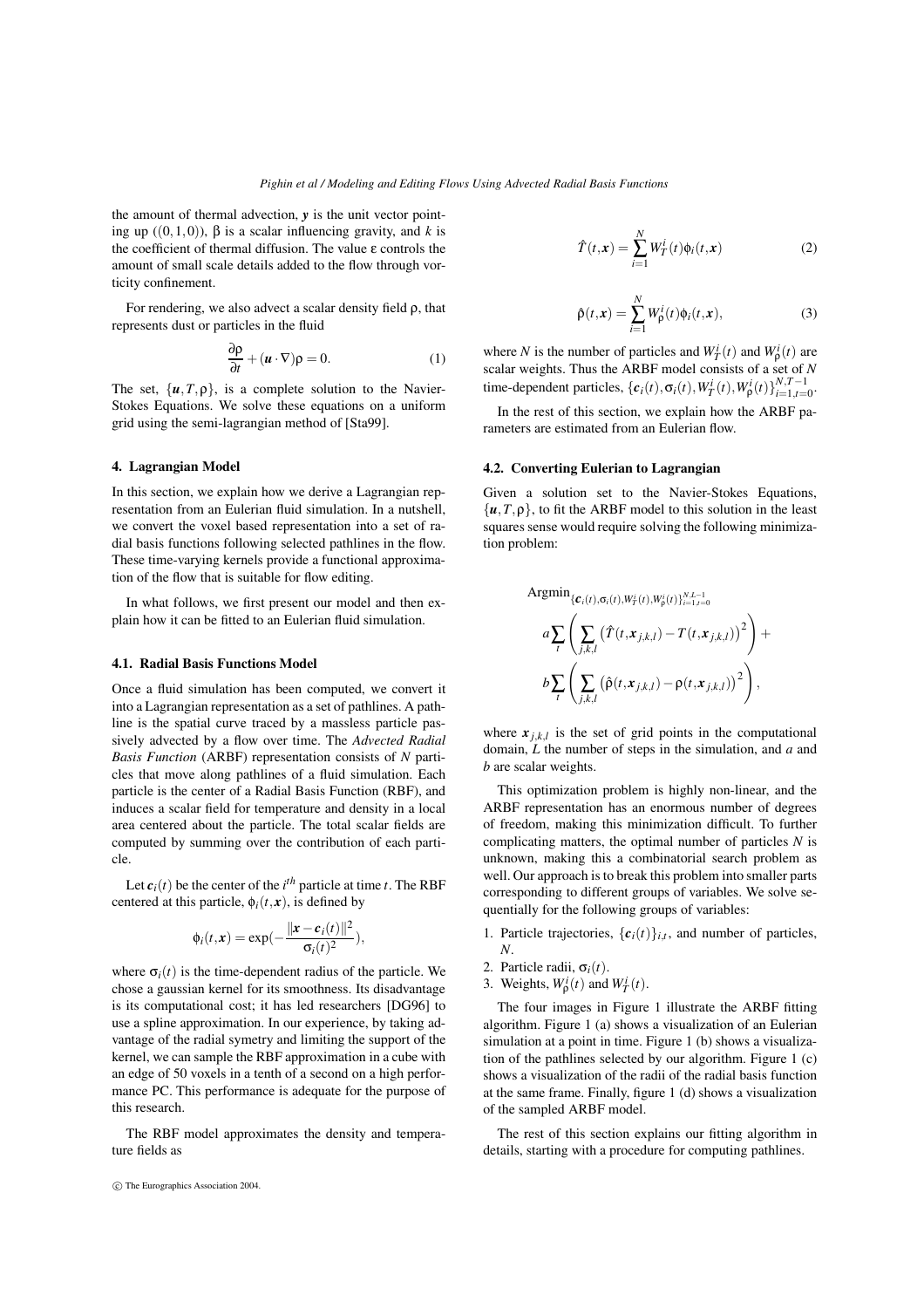*Pighin et al / Modeling and Editing Flows Using Advected Radial Basis Functions*



Figure 1: ARBF fitting: (a) fluid simulation, (b) pathlines of advected particles, (c) radial basis functions fitted to the fluid's *volume, and (d) visualization after sampling the ARBF model.*

# **4.3. Computing Pathlines**

We have developed an algorithm for selecting a small set of pathlines that best represents a simulated flow. This algoritm is designed with two goals in mind. First, the position of the particles must capture the volume of the fluid that has nonzero density at all points in time. Second, we would like to use as few particles as possible to end up with a compact representation. Our algorithm is based on a data structure, called the *Occupancy Map*, that keeps track of the particle density at all points in time. We adaptively select pathlines as long as they improve the coverage of the flow or until a userspecified mean particle density is met. In what follows, we first describe how we compute pathlines from the Eulerian simulation. We then detail the pathline selection process.

**Particle Advection.** A pathline is the trajectory of a massless particle in the fluid through time. Traditionnaly, pathlines are generated by integrating the velocity field forward in time [Lan94]. This method respects the definition of a pathline but, in practice, it does not faithfully capture the motion of the simulated fluid. The issue comes from the discrepancies between the physical model described by the Navier-Stokes Equations and their actual implementation in the simulator. The simulator provides an approximate solution to these equations. To advect the particles in a way that is compatible with the simulation, we compute at each time step the three-dimensional displacement field *d* that corresponds to the advection step. Given an initial position,  $x(0)$ , the pathline can be computed by integrating forward in time

$$
\frac{\partial \mathbf{x}(t)}{\partial t} = \mathbf{d}(t, \mathbf{x}(t)).
$$
\n(4)

The displacement field is computed by seeding each voxel with its position in space and advecting these values through the simulator. By substracting at each voxel the resulting values from the seed values, we obtain our displacement field.

**The Occupancy Map.** In order to adaptively sample the fluid's volume with particles, we maintain a data structure that indicates the sample density around each voxel. We call

this data structure the *Occupancy Map*. It stores at each voxel and each point in time the volume of the largest axis aligned cube centered at this voxel that does not contain any particles. Let us call  $O_{i, j,k}(t)$  the value of the occupancy map at voxel *i*, *j*,*k* and time *t*. We define the "score" of a particle as

$$
Score(c_i) = \sum_{t=0}^{L-1} O_{Idx(c_i(t))}(t),
$$

where the function *Idx* maps spatial coordinates onto voxel indexes. This score will be high when the pathline  ${c_i(t)}_t$ passes through a region of the domain that has not been covered by previous pathlines. After a particle is traced, we conservatively update the occupancy map. At time *t*, we update the cells in the occupancy map that are in a cube centered at the position of the particle and whose volume is  $O_{i,j,k}(t)$ .

With this data structure in hand, we can now describe our adaptive pathline selection algorithm.

**Adaptive pathline selection.** The goal of this algorithm is to select pathlines sequentially so that each pathline has the largest possible score given the previously selected pathlines. It is a greedy algorithm. We select pathlines by choosing a voxel and assigning it an initial position that is uniformly distributed within the volume of the voxel. Only voxels that have a non-zero density at  $t = 0$  are selected. To evaluate if a particular voxel has a high probability of producing a high-score particle, we maintain two statistics: the variance of the particle scores at each voxel and the mean of all the particles scores. The idea is to then choose voxels that have high variance but to accept pathlines only if their score is greater than the overall mean. When a voxel is selected, we evaluate the score of a pathline starting from a random location within the voxel. Whether we accept or reject the particle, we use the score to update the statistics. The pseudo-code given in Algorithm 1 describes this in detail.

Because the mean score is updated on Line 6, even if the candidate pathline is rejected, this algorithm will always converge. Eventually, either the mean will decrease below *thresh* on Line 13 and the algorithm will terminate, or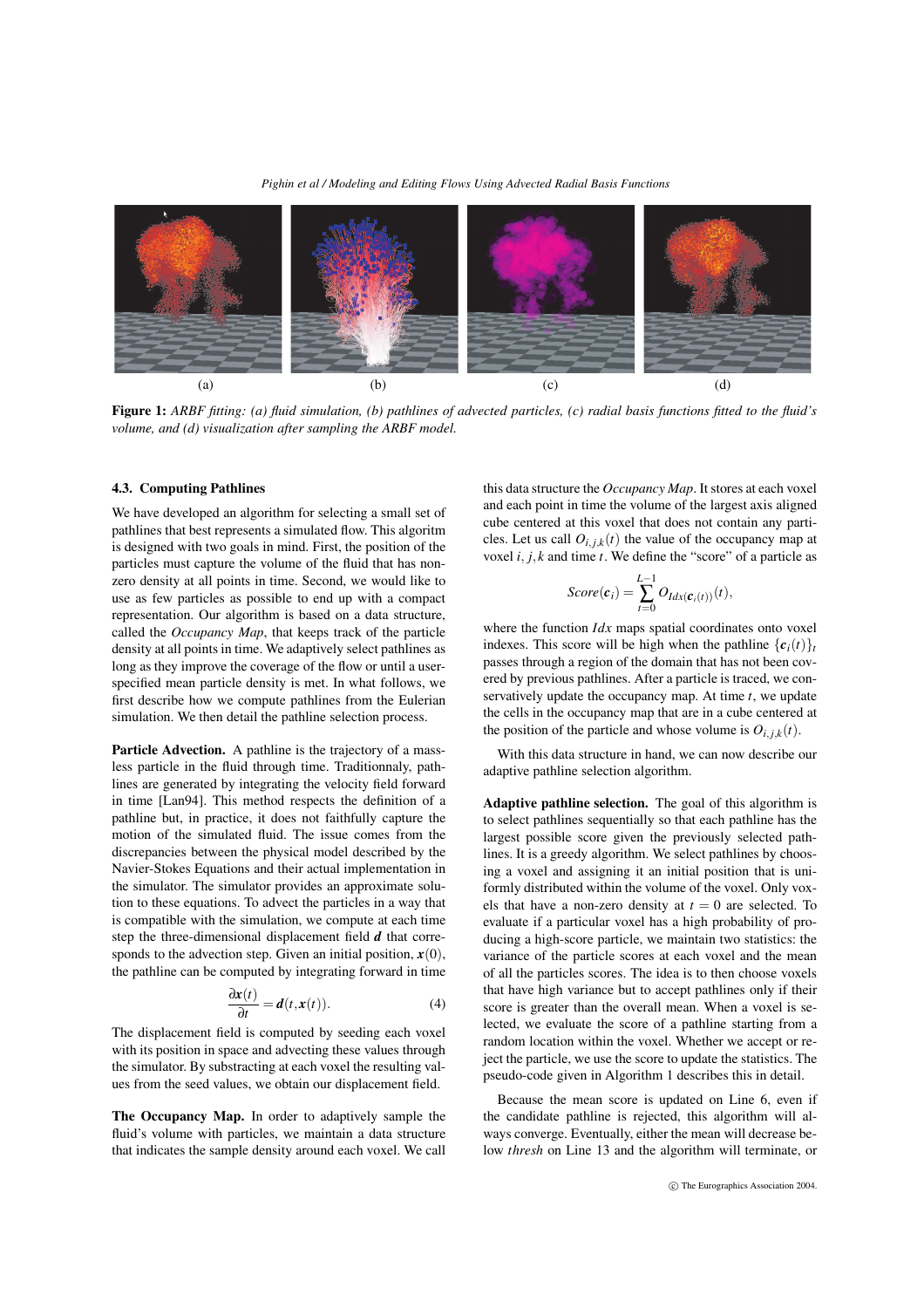|  |  |  |  |  | Pighin et al / Modeling and Editing Flows Using Advected Radial Basis Functions |  |
|--|--|--|--|--|---------------------------------------------------------------------------------|--|
|--|--|--|--|--|---------------------------------------------------------------------------------|--|

|     | <b>Algorithm 1</b> Pathline selection.                        |
|-----|---------------------------------------------------------------|
|     | <b>Input:</b> thresh                                          |
|     | $1:$ repeat                                                   |
| 2:  | Choose grid cell i, j, k with highest var <sub>i, i,k</sub> . |
| 3:  | Choose random point in cell $i, j, k$ .                       |
| 4:  | Trace new pathline $c(t)$ starting from this point at $t_0$ . |
| 5:  | Compute $Score(c)$ .                                          |
| 6:  | if $Score(c) > mean$ then                                     |
| 7:  | Accept pathline $c$ .                                         |
| 8:  | Update $O_{i,j,k}(t)$ for all grid cells at all times.        |
| 9:  | else                                                          |
| 10: | Reject pathline $c$ .                                         |
| 11: | end if                                                        |
| 12: | Update <i>mean</i> and $var_{i, j, k}$ .                      |
|     | 13: <b>until</b> mean $\lt$ thresh                            |

the mean will decrease enough that a new pathline's score will be accepted. In this way, the algorithm will select as many pathlines as necessary to cover the simulation domain with the given quality level indicated by the user parameter *thresh*. In our experiments, we use a threshold equal to  $27 \times L$ . This corresponds to a density of one particle for each cube of length 3.

Since the mean and variances of the data are not known at the beginning, we bootstrap the algorithm by tracing a few particles in each voxel (10 in our experiments) without keeping their pathlines.

#### **4.4. Radius and Weights Estimation**

Once a set of pathlines has been selected, the set of radii,  ${\{\sigma_i(t)\}}_i$ , for all particles at time *t*, is estimated based on the distance from each particles to its neighboring particles at each time step. For each particle, we compute the distance to its closest neightbor, and we then assign to the particle a radius proportional to this distance. In our experiments, we found that multiplying this distance by a factor in the range [1.5,2] yields good results. A variant of this algorithm is to clamp the radius of the particles that are near the fluid's boundaries to avoid poor RBF reconstruction at the boundaries. This is particularly important if a small number of particles is used.

At each time step, we now have a set of radial basis functions defined by their centers and radii. To complete the approximation defined by Equations 2 and 3, we need to estimate the weights  $W_p^i(t)$  and  $W_T^i(t)$ . It is straightforward to estimate these values at each time step by solving

Argmin<sub>{W<sub>p</sub><sup>i</sup>(t)</sub><sup>N</sup>/<sub>i=1</sub> 
$$
\sum_{j,k,l}
$$
  $(\hat{\rho}(t, x_{j,k,l}) - \rho(t, x_{j,k,l}))^2$   
  $+\mu \sum_i W_p^i(t)^2$   
with  $W_p^i(t) \ge 0$ 

c The Eurographics Association 2004.

and

Argmin<sub>{W<sub>T</sub><sup>i</sup>(t)</sub>}<sub>*i=1*</sub> 
$$
\sum_{j,k,l} (\hat{T}(t, \mathbf{x}_{j,k,l}) - T(t, \mathbf{x}_{j,k,l}))^{2}
$$

$$
+ \mu \sum_{i} W_{T}^{i}(t)^{2}
$$
with 
$$
W_{T}^{i}(t) \geq 0,
$$

where  $\mu$  is a regularization parameter set to .1 in our experiments. This parameter could be estimated automatically using a criteria such as generalized cross valivation [Orr99]. We require the weights to be positive since they are associated with positive physical quantities in our system (see Section 5). These minimization problems fall in the category of quadratic programming problems. Note that these systems are quite sparse because each kernel has a small support. Our solver is based on a sparse interior point method [NW99].

Figure 2 illustrates the quality of the fit. More examples are provided in the video. Some of the discrepancies visible in the examples are due to the random perturbations used to texture the fluids. Section 6 provides a quantitative evaluation of the fitting error.

#### **5. Interactive Pathline Editing**

The ARBF representation provides a framework that makes interactive flow editing possible. The main idea is to use the particles as a set of handles through which the flow can be manipulated as a deformable object. We consider the set of pathlines as a pliable object that can be bent by moving particles. Bending the pathlines allows the smooth propagation in time of editing operations. To maintain continuity in the flow, we enforce two types of constraints. The first type tries to keep the set of particles coherent at a specific time step; these are spatial constraints. The second type are temporal constraints: a modification at a specific point in time needs to be propagated both forward and backward in time. We enforce spatial constraints by using a Smooth Particle Hydrodynamic (SPH) system. This system operates by identifying the RBF kernels in the ARBF model as SPH particles. We enforce weak temporal constraints by propagating smoothly in time changes in the particles positions. This propagation is performed using hierarchical B-Spline interpolation. Each editing operation includes 4 steps:

- 1. Selection of a group of particles, *G*.
- 2. Displacement of *G*.
- 3. Spatial constraint enforcement through an SPH simulation.
- 4. Temporal propagation through B-Spline interpolation.

Steps 1 and 2 are performed by the animator; steps 3 and 4 are automatically handled by the system.

Our editing algorithm is related to the hierarchical fullbody motion algorithm system proposed by [LS99]. The difference is, where Lee et al alternate spatial and temporal constraint enforcements (or, using the terminology of [LS99],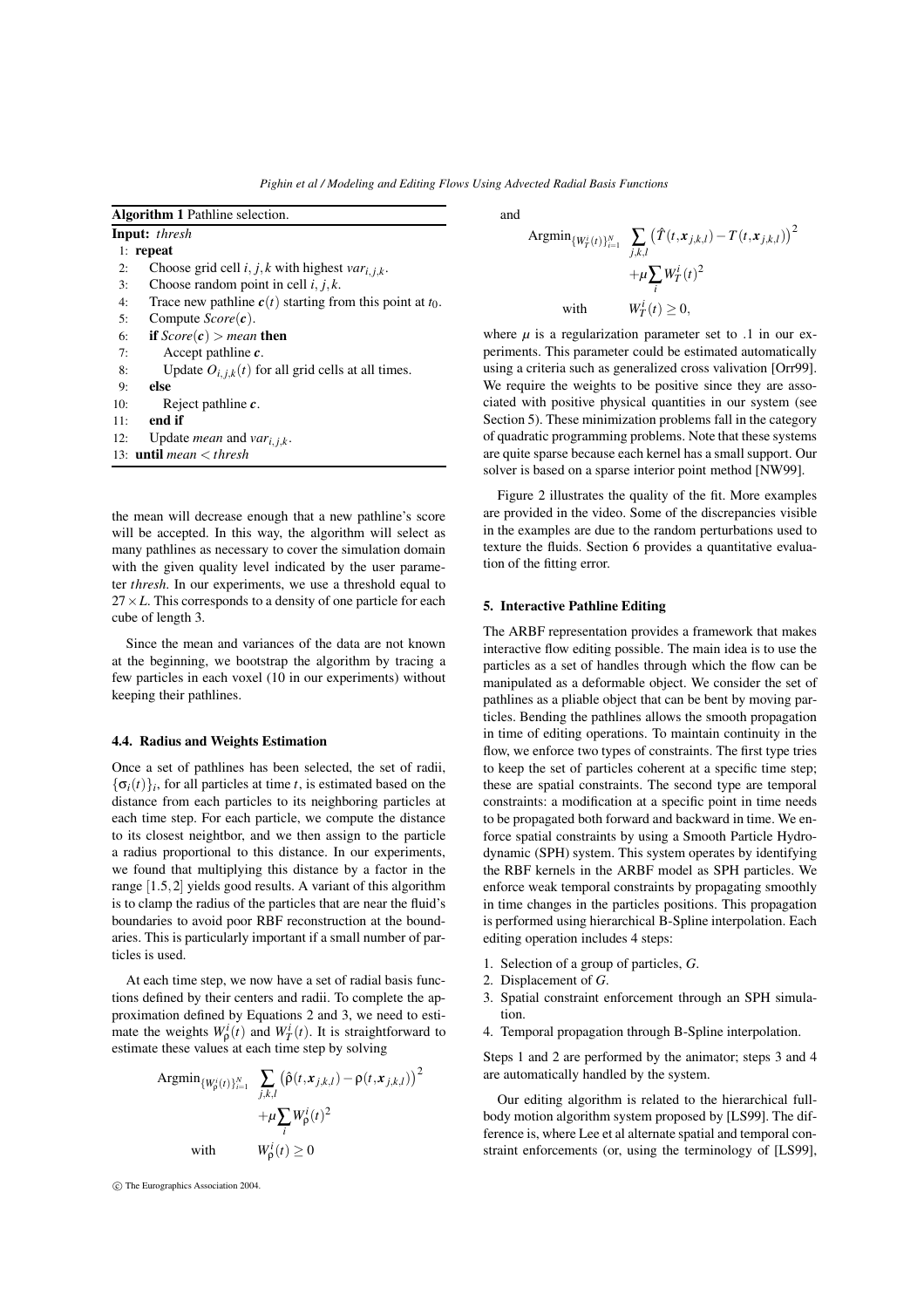

*Pighin et al / Modeling and Editing Flows Using Advected Radial Basis Functions*

Figure 2: Comparison between data and model. Rows 1 and 3 show two raytraced simulated fluids. Rows 2 and 4 show the *respective sampled ARBF models.*

intraframe and interframe constraints), our algorithm enforces the constraints sequentially. This choice stems from fundamental differences between the SPH system, used to enforce flow constraints, and the inverse kinematics system, used to enforce body constraints. First, the SPH simulator is significantly slower than the fast inverse kinematic system used in [LS99]. Iterating the SPH system yields poor performances. Second, the changes in the fluid introduced by the SPH simulation is less intuitive than the ones introduced by the IK system. In particular, running an SPH simulation at a time step that is not the one currently displayed limits the control that the animator has over the edited fluid. The rest of this section gives more details on the SPH system and the B-Spline interpolation scheme.

#### **5.1. Smooth Particles Hydrodynamics**

We use an SPH simulator to enforce spatial constraints. In SPH, particle density  $\rho$  is a quantity that describes how many particles occupy a region of space. Incompressible fluids are difficult to simulate within an SPH framework since they give rise to very stiff systems. However, we do not use SPH to simulate the fluid but rather to create a system that reacts to perturbations of the particles. To do this, we identify the dust density  $ρ$  as the density of a compressible fluid. When the positions of the particles are changed, the change in density creates a pressure differential that sets the particles in motion. The ARBF representation translates into the SPH framework by using *c* as the center,  $\sigma$  as the radius,  $W_{\rho}^{i}(t)$  as the mass, and φ as the kernel. Particle density, a scalar field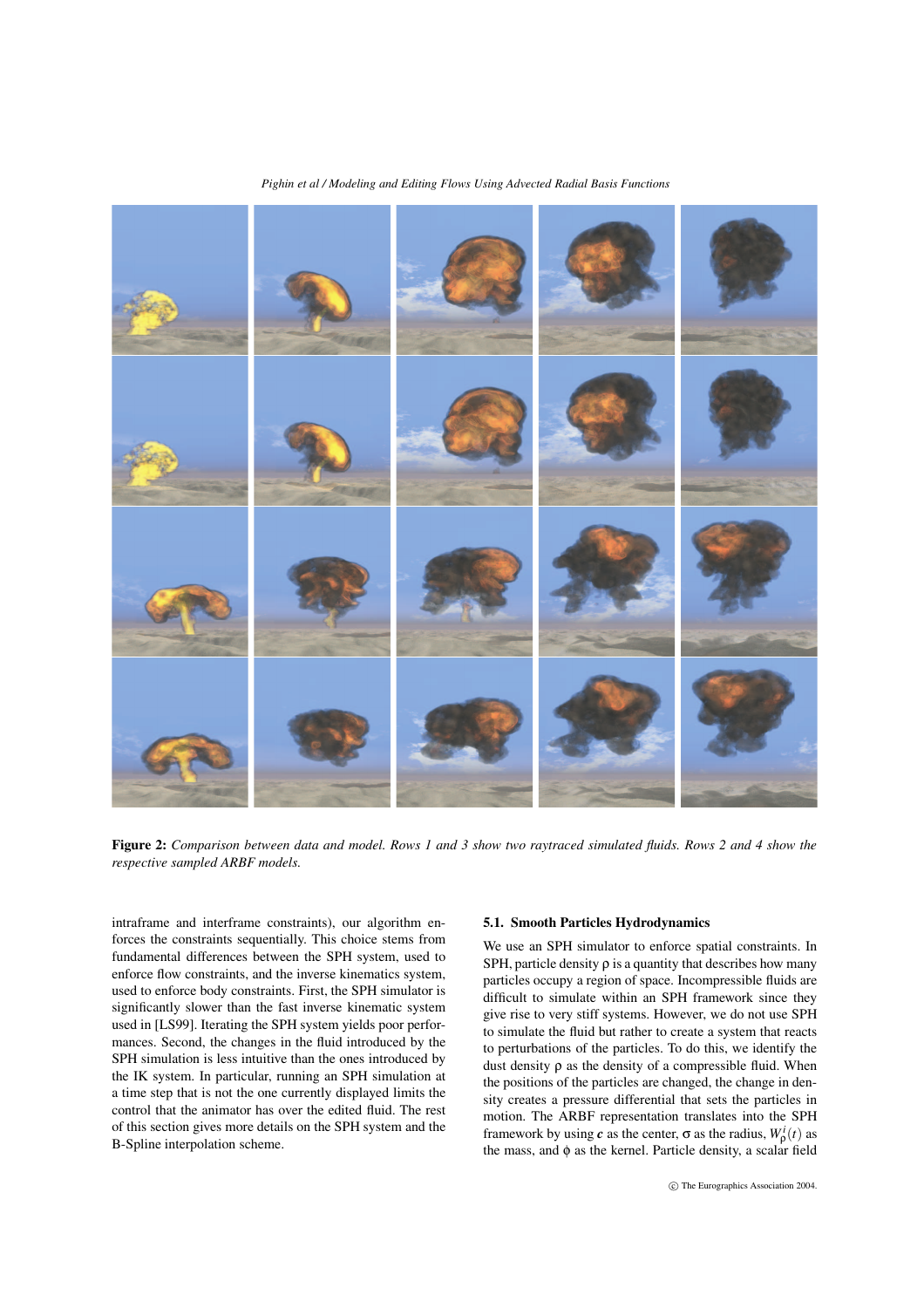denoted  $\rho(x)$ , is then defined as

$$
\rho(x) = \sum_{i=1}^N W_{\rho}^i(t)\phi_i(t,x).
$$

This equation is the same as the RBF model approximating the density field as described in Equation 2. We assimilate a machine learning concept, radial basis functions, to a fluid dynamics representation, smooth hydrodynamics particles. Note that the variable *t* representing time in the original simulation is constant during the SPH simulations since these are used to enforce spatial constraints. We will use τ to represent time in the SPH formulation. τ represents a fictitious time and allows the integration of the SPH equations for a fixed value of *t*. We now give the equation of motion for the SPH framework. The acceleration of the particles follow the pressure gradient:

$$
\frac{\partial^2 c_i(\tau)}{\partial \tau^2} = \frac{-\nabla P_i(\tau)}{\rho_i(\tau)}
$$
  
= 
$$
-\sum_{j=1}^N W_p^i(t) \left(\frac{P_i}{\rho_i^2} + \frac{P_j}{\rho_j^2}\right) \nabla \phi_i(c_j(\tau))
$$
 (5)

and fluid pressure is defined via an Equation of State as

$$
P(\tau, x) = \rho(\tau, x) \left( \left( \frac{\rho(\tau, x)}{\rho_0(x)} \right)^A - 1 \right),
$$

where  $\rho_0$  is a reference density, and *A* is an exponent chosen to make the system more or less stiff (we use  $A = 7$ ). For notational convenience, we define  $P_i = P(\tau, c_i(\tau))$  and  $\rho_i =$  $\rho(\tau, c_i(\tau))$ . This formulation is due to [Mon94].

We evaluate  $\rho(\tau, x)$  by resampling the SPH formulation using the new position of the particles  $\{c_i(\tau)\}_i$ :

$$
\rho(\tau, x) = \sum_{i=1}^N W^i_{\rho}(t)\phi_i(\tau, x).
$$

Note that  $W(t)\frac{i}{\rho}(t)$  is not a function of  $\tau$ .

If we integrate each particle forward in fictitious time using this acceleration, the particles will eventually reach an equlibrium where the particle density matches the distribution given by  $\rho_0$ . To aid convergence, we also add to each particle's acceleration a viscosity term, −*v*∂(*ci*)/∂τ. For the implementation of the SPH system, we follow the recommendations of [Roy95].

The SPH system is used as follows. The original particle positions at time *t* are given,  $\{c_i(t)\}_i$ . Some particles are then perturbed by the user to new positions,  $c_i(\tau_0)$ . We want to adjust all particles to resatistfy the continuity equation at time *t*. This is accomplished by setting  $\rho_0$  based on the original positions  ${c_i(t)}$  of all particles, and integrate the particles in fictitious time using Equation 5.

# **5.2. Constraint Propagation Through Hierarchical B-Spline Interpolation**

Given a set of positional contraints  $\{(\boldsymbol{p}_i^j, t_j)\}\$ , where  $\boldsymbol{p}_i^j$  is the new position of particle  $i$  at time  $t_j$ , we would like to propagate this constraint backward and forward in time to temporaly filter the modifications of the flow. This propagation is done by fitting a smooth function,  $s(t)$ , to the sparse set of displacements  $\{(\mathbf{p}_i^j - \mathbf{c}_i(t_j), t_j)\}$ , where  $\mathbf{c}_i(t_j)$  is the original position of the particle. We solve this scattered data interpolation problem using hierarchical B-Spline interpolation. We have found this technique to be very effective for smoothly interpolating a set of constraints that are nonuniformly sampled in time. For the implementation of hierarchical B-Spline interpolation, we were inspired by [LS99]. In this framework, *s* is decomposed using a sequence of functions,  $d_0$ ,..., $d_n$ , modeling increasing levels of details, such that *s* is approximated at level *n* by  $s_n = d_0 + \ldots + d_n$ .  $s_n$  is recursively derived from  $s_{n-1}$  using the constraints

$$
\boldsymbol{d}_n(t_i) = \boldsymbol{p}_i^j - \boldsymbol{c}_i(t_j) - \boldsymbol{s}_{n-1}(t_j).
$$

In other words, we estimate  $d_n$  so that it interpolates at the constraint points the error made by the approximation at level  $n - 1$ . In our implementation, we use the robust cubic B-Spline fitting technique described in [LS99].

# **6. Results**

Using the algorithm described in this paper, we fit the ARBF model to Eulerian simulations. The supporting video illustrates some of these results whereas table 1 gives a quantitative assessment.

To vizualize our results, we used two rendering algorithms. The first one uses a set of hardware rendered particles (*GL*\_*POINTS* primitives) whose size is proportional to the local density. For each voxel, we render 20 particles whose locations are uniformely jiterred within the voxel. The second one is a modified version of the POVray public domain raytracer. Both renderers map temperatures onto colors using hand picked color maps. These color maps where determined by studying images of explosions. We tried a black body radiation framework but we were disappointed by the results.

The Eulerian simulations were generated using a modified version of an implementation of Jos Stam's algorithm [Sta03]. We found that the amount of turbulence in these simulations strongly depends on two parameters: the intial conditions and the scale of the vorticity confinement force. To determine the inital conditions, we use a fractal function for temperature, velocities, and densities. The user specifies maximum values for all three field and the extent of the initial volume (cube or sphere). The system then jitters randomly these values at each voxel according to a simple fractal pattern.

Table 1 describes numerically a few fitting experiments.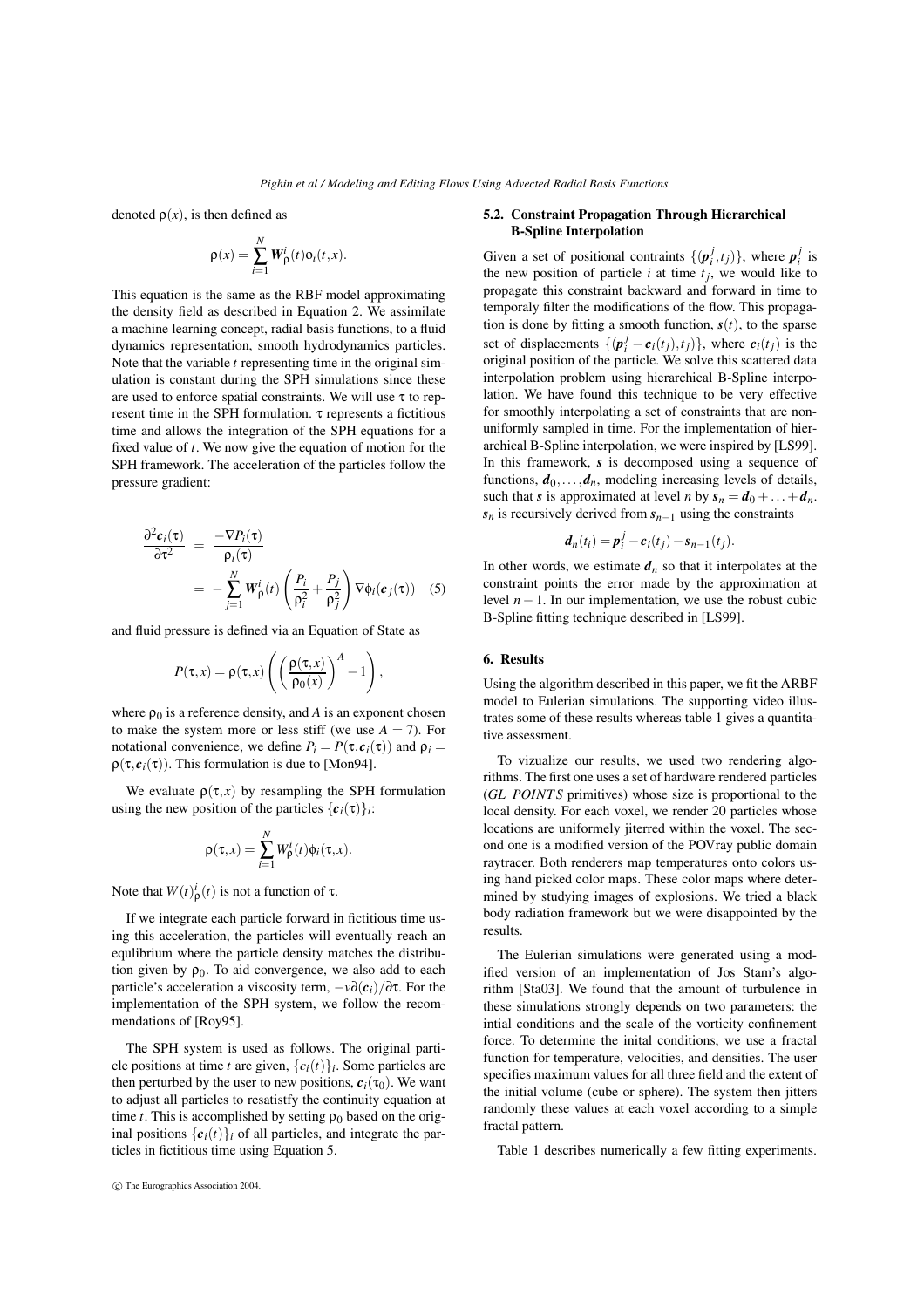*Pighin et al / Modeling and Editing Flows Using Advected Radial Basis Functions*

| Grid size                | <b>Steps</b> | Particles | Simulation (m) | Advection (s) | RBF(m) | RMS-D | RMS-T | Compression |
|--------------------------|--------------|-----------|----------------|---------------|--------|-------|-------|-------------|
| $50 \times 80 \times 50$ | 60           | 608       | 10.4           | 19.1          | 11.1   | .026  | 2.65  | 285         |
| $50 \times 60 \times 50$ | 60           | 428       | 7.4            | 9.2           | 4.5    | .040  | 3.03  | 303         |
| $50 \times 80 \times 50$ | 100          | 473       | 18.2           | 35.9          | 5.3    | .023  | 1.86  | 366         |
| $50 \times 80 \times 50$ | 100          | 473       | 18.6           | 23.9          | 3.8    | .021  | 1.72  | 352         |
| $70 \times 80 \times 50$ | 90           | 605       | 21.0           | 25.4          | 12.4   | .025  | 1.90  | 401         |

Table 1: Fitting results. Timings for the ARBF fitting algorithm is split into two stages: an advection stage, corresponding to the selection and calculation of the pathlines,  $\{c_i(t)\}$ , and an RBF stage, corresponding to the calculations of the radial basis function parameters  $\{\sigma_i(t), W_p^i(t), W_T^i(t)\}$ . The advection timings are given in seconds; the RBF timings in minutes.

All experiments were performed on a 2.4 GHz PC. We have split the timings into an advection stage, corresponding to the selection of the pathlines, and a fitting stage, corresponding to the calculation of the RBF model. Note that RBF calculations take much longer than the selection of the pathlines. This is not surprising since advecting and evaluating a particle can be done extremely quickly. However, solving for the RBF weights is time-consuming. Surprisingly, the bulk of the computation is not spent by the quadratic programming routine; rather it is spent during set up. Setting up the system of equations requires many evaluations of the basis functions. We think a lot of these evaluations are actually redundant and that a more careful implementation could speed up this stage considerably. Column 6 and 7 of the results table display the root mean square fitting error for the velocity and the temperature field. To avoid amortizing the error over empty voxels, we did not include in the rms summation voxels that were empty both in the simulation and the reconstruction. Densities in the fluid are within the interval  $[0,1]$ and the temperatures are within [293,4000]. The reconstruction errors are quite small in all the examples. Since in all 5 experiments we use the same density threshold to determine the number of particles, the reconstruction errors are also quite similar.

We also evaluate the compression ratio obtained with the ARBF model. At a given point in time, in an Eurelian representation each voxel is described by 5 floating points (a 3D velocity, density, and temperature), whereas for the ARBF representation each particle is crescribed by 6 floating point values  $(c(t), \sigma(t), W^i_{\rho}(t))$ , and  $W^i_T(t)$ ). The compression amounts to factors of several hundreds in most cases. Even though it is a lossy compression, it could be an interesting way of storing fluid simulations. This is an application we intend to explore more thoroughly.

Table 2 provides timing results for a few editing operations. We report timings for experiments on two different flows. For each set, we performed editing operations involving varying numbers of particles. The second column shows how many particles were selected during the manipulation. The timings are all in seconds. The 3rd column gives the running time of the SPH simulator, the 4th covers the B-Spline

| Total<br>part. | Edited<br>part. | SPH  | B-Spline | Sampling | Total |
|----------------|-----------------|------|----------|----------|-------|
| 700            | 700             | 0.00 | 0.97     | 0.14     | 1.11  |
| 700            | 166             | 1.33 | 0.83     | 0.14     | 2.30  |
| 700            | 5               | 1.01 | 0.50     | 0.14     | 1.65  |
| 346            | 700             | 0.00 | 0.66     | 0.72     | 1.38  |
| 346            | 70              | 0.22 | 0.53     | 0.72     | 1.47  |
| 346            | 9               | 0.18 | 0.45     | 0.72     | 1.35  |

**Table 2:** *Editing results. This table shows timings during editing operations. The timing has been split into three stages. First, the SPH calculations, then the computation related to the Hierarchical B-Spline interpolation, and finally the resampling of the ARBF to visualize the new flow. All timing results are given in seconds.*

propagation, the 5th column gives the time it took to resample the fluid, and the last one gives the total time. When all particles are selected, there is no SPH computations. Also, note that since we evaluate all kernels, the sampling time does not depend on how many particles were selected. A more efficient approach would be to only update the part of the fluid that has been affected. The total computations time are between [1.11, 2.30] seconds. This causes a noticeable delay during editing but it does not hinder significantly the interactivity of the process.

The video presents two editing sessions. In the first one, the fluid is manipulated interactively and selected regions of the fluids are moved around. In the second one, we show how the same technique can be used to deform a flow to take into account a newly introduced obstacle. We use a simple procedure to bend the pathlines around the sphere. For each pathline, we compute the point that comes closest to the center of the sphere. If the RBF at this point intersects with the sphere, we move it outside of the sphere so that the RBF and the sphere become tangent. We then propagate these displacements using the technique described in Section 5. The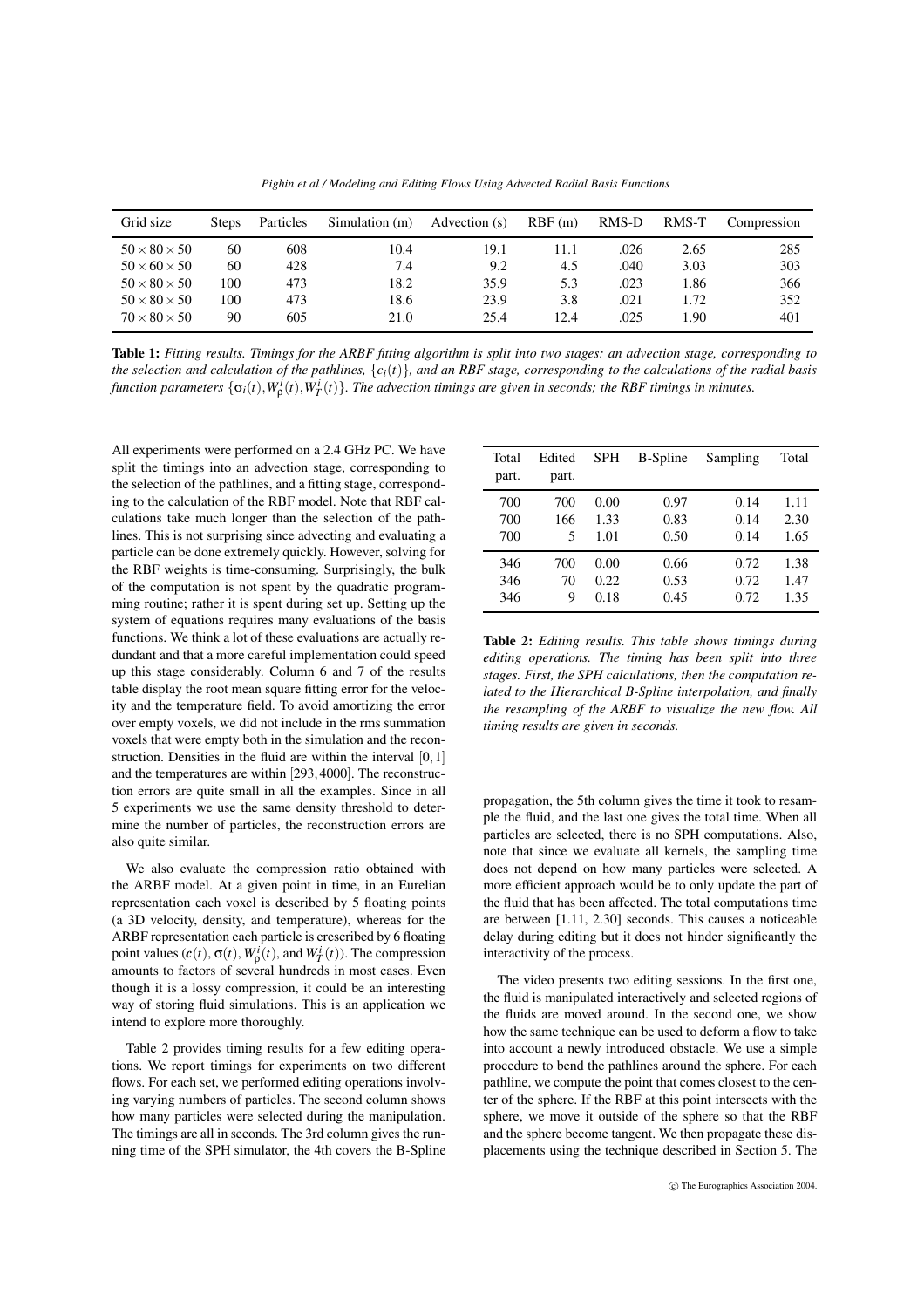*Pighin et al / Modeling and Editing Flows Using Advected Radial Basis Functions*



**Figure 3:** *Fluid fitted around a sphere using the ARBF model.*

image sequence in Figure 3 shows a few frames of the final fluid, wrapping around the sphere after colision avoidance.

#### **7. Conclusion**

In this paper, we have presented a novel way to look at fluid simulations. The representation we introduced is not completely new since both Eulerian fluid simulation and particle systems are well known to the computer graphics community. Our contribution lies elsewhere: by identifying a machine learning algorithm (radial basis function) to a computational fluid mechanics technique (smoothed particles hydrodynamics), we where able to manipulate Eulerian flows in ways that would have been very difficult with a voxelbased structure. We do not believe that the flow editing tool we presented in this research is the ultimate solution for the interactive manipulations of flows. However, we think it could find its way in a palette of tools since it addresses some interesting issues. In particular, it is useful to introduce very quickly slight modifications in a flow. The example of the collision with a sphere in the video is particularly representative.

Our approach is not without limitations. In particular, the use of particles intrinsically limits the granularity of the representation. We fit a finite number of particles to the fluid. This number determines how much details we can model within the fluid. It is particularly important for the editing application: no editing operations in the current system can affect the fluid at a scale smaller than the particles. One way of addressing this issue is to use a multi-resolution particle representation that would adaptively split particles to the resolution needed [DC99]. Also, we would like to find a more physical way of enforcing interframe constraints. The interpolation of the constraints through hierarchical B-Spline interpolation is oblivious of the physics of fluid particles. One possibility would be to use the Bernoulli equation for unsteady fluids as a model to relate the geometry of a pathline to the forces acting on the particle.

The results of large turbulent Eulerian fluid simulations can require a lot of disk space. The ARBF could be used to compress these simulations.

#### **Acknowledgements**

We would like to thank the anonymous reviewers for their helpful comments. We thank Penne Lee for helping us with the raytracer, Wen C. Tien for his assistance during the papersubmission, and Jerry Tessendorf for helpful discussions. This paper was developed with funds of the Department of the Army under contract number DAAD 19-99-D-0046. Any opinions, findings and conclusions or recommendations expressed in this paper are those of the authors and do not necessarily reflect the views of the Department of the Army.

#### **References**

- [CL96] CABRAL B., LEEDOM L.: Imaging vector fields using line integral convolution. In *Proceedings of SIGGRAPH 96* (Aug. 1996), Computer Graphics Proceedings, Annual Conference Series, pp. 263–270.
- [Col02] COLEMAN P.: *Motion Control for Fluid Animation: Flow Along a Control Path*. Tech. rep., Ohio State University, Undergraduate thesis, 2002.
- [DC99] DESBRUN M., CANI M. P.: *Space-time adaptive simulation of highly deformable substances*. Tech. Rep. 3829, INRIA, December 1999.
- [DG96] DESBRUN M., GASCUEL M. P.: Smoothed particles: a new paradigm for animating highly deformable bodies. In *EGCAS '96: Seventh International Workshop on Computer Animation and Simulation* (1996).
- [DTS02] DINH H., TURK G., SLABAUGH G.: Reconstructing surfaces by volumetric regularization using radial basis functions. In *IEEE Transactions on Pattern Analysis and Machine Intelligence* (Oct. 2002), IEEE, pp. 1358–1371.
- [FL04] FATTAL R., LISCHINSKI D.: Target-driven smoke animation. In *SIGGRAPH 2004 Conference Proceedings* (August 2004).
- [FM97a] FOSTER N., METAXAS D.: Controlling fluid animation. In *Proceedings Graphics Interfaces 1997* (1997), pp. 178–188.
- [FM97b] FOSTER N., METAXAS D.: Modeling the motion of a hot, turbulent gas. In *Proceedings of SIGGRAPH 97* (Aug. 1997), pp. 181–188.